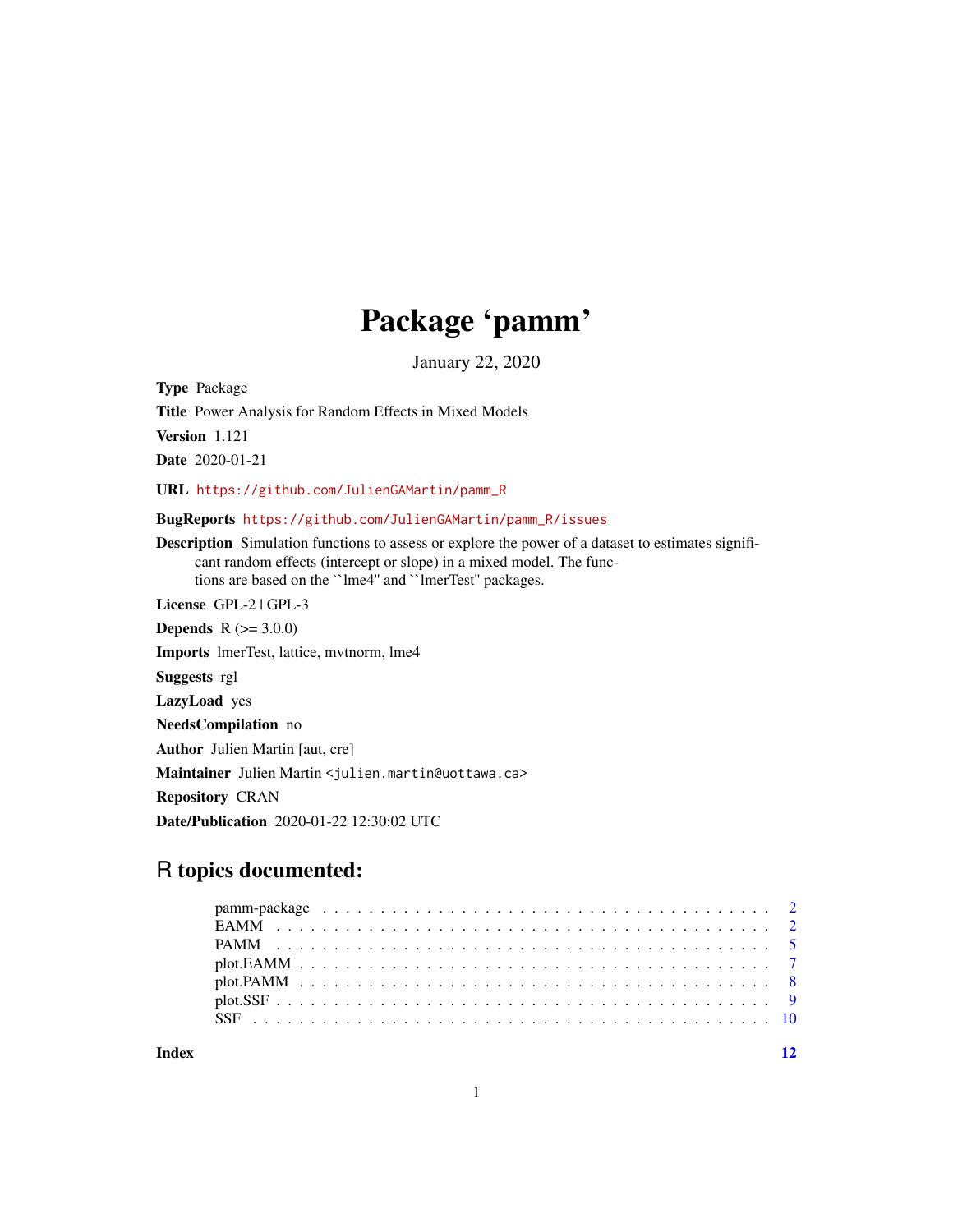Description: Simulation functions to assess or explore the power of a dataset to estimates significant random effects in a mixed model. The functions are based on the "lme4" package.

#### Details

| Package:  | pamm             |
|-----------|------------------|
| Type:     | Package          |
| Version:  | 0.9              |
| Date:     | $2015 - 12 - 10$ |
| License:  | <b>GPL 2.00</b>  |
| LazyLoad: | yes              |

#### Author(s)

Julien Martin Maintainer: Julien Martin <julienmartin@abdn.ac.uk>

#### References

Martin, Nussey, Wilson and Reale Submitted Measuring between-individual variation in reaction norms in field and experimental studies: a power analysis of random regression models. Methods in Ecology and Evolution.

#### See Also

[EAMM](#page-1-1), [SSF](#page-9-1), [PAMM](#page-4-1)

<span id="page-1-1"></span>EAMM *Simulation function for exploratory power analysis for random effects*

# Description

Given a specific sample size, fixed number of group and replicates per group, the function simulate different variance-covariance structure and assess p-values and power of random intercept and random slope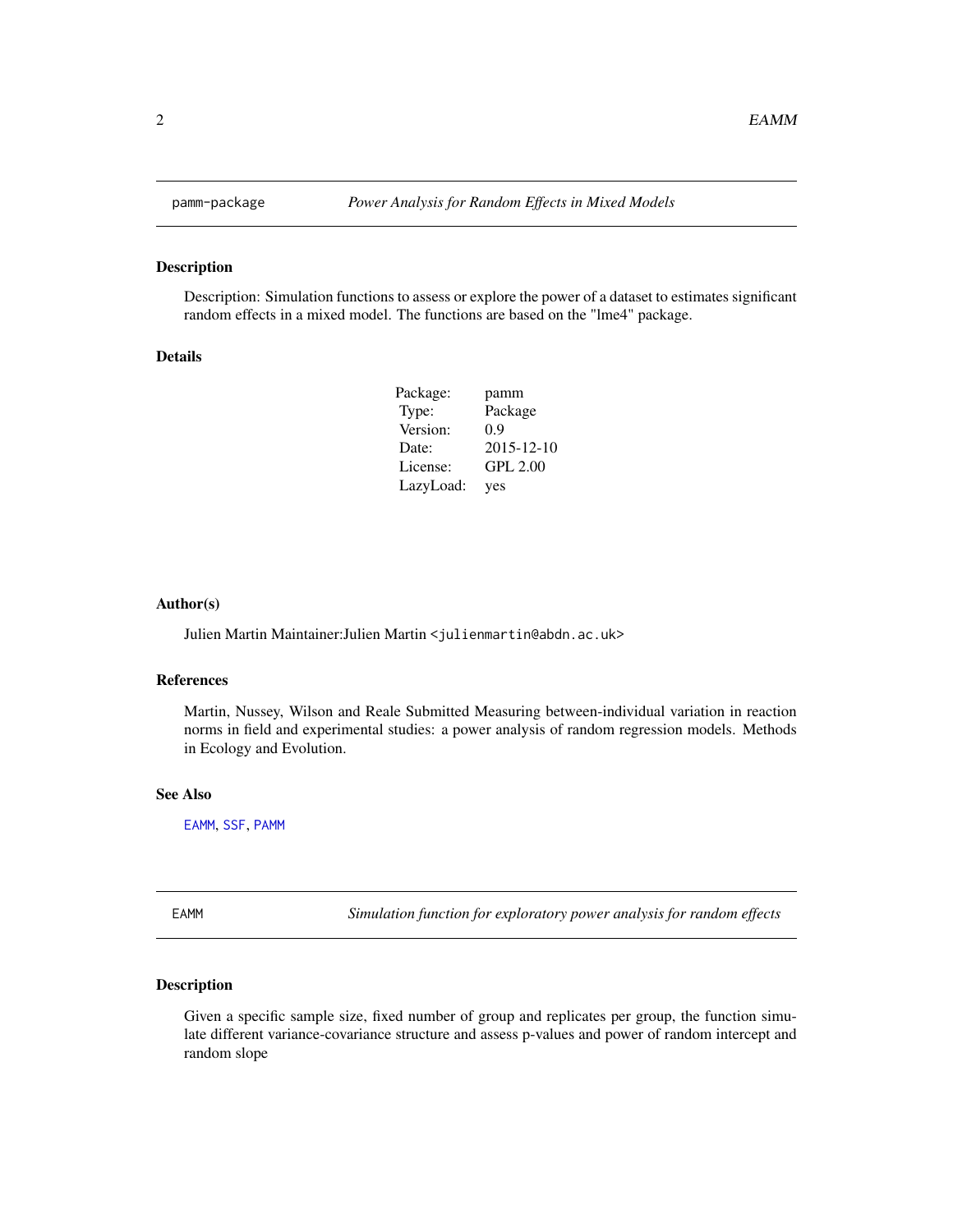#### $EAMM$  3

# Usage

```
EAMM(numsim, group, repl, fixed = c(0, 1, 0),
    VI = seq(0.05, 0.95, 0.05), VS = seq(0.05, 0.5, 0.05),CoIS = 0, relIS = "cor", n.X, autocorr.X,
    X.dist, intercept = 0, heteroscedasticity = c("null"),mer.sim, mer.model)
```
# Arguments

| numsim             | number of simulation for each step                                                                                                                                                                                                                                                                                                                                                                                                                                                                                                                                                                                                                                                                                                                                                                                                                                             |
|--------------------|--------------------------------------------------------------------------------------------------------------------------------------------------------------------------------------------------------------------------------------------------------------------------------------------------------------------------------------------------------------------------------------------------------------------------------------------------------------------------------------------------------------------------------------------------------------------------------------------------------------------------------------------------------------------------------------------------------------------------------------------------------------------------------------------------------------------------------------------------------------------------------|
| group              | number of group                                                                                                                                                                                                                                                                                                                                                                                                                                                                                                                                                                                                                                                                                                                                                                                                                                                                |
| repl               | number of replicates per group                                                                                                                                                                                                                                                                                                                                                                                                                                                                                                                                                                                                                                                                                                                                                                                                                                                 |
| fixed              | vector of lenght 3 with mean, variance and estimate of fixed effect to simulate.<br>Default: $c(0,1,0)$                                                                                                                                                                                                                                                                                                                                                                                                                                                                                                                                                                                                                                                                                                                                                                        |
| VI                 | variance component of intercept. Could be specified as a vector. Default:<br>seq(0.05,0.95,0.05)                                                                                                                                                                                                                                                                                                                                                                                                                                                                                                                                                                                                                                                                                                                                                                               |
| VS                 | Variance component of the slope or IxE. Could be specified as a vector. Default:<br>seq(0.05, 0.5, 0.05)                                                                                                                                                                                                                                                                                                                                                                                                                                                                                                                                                                                                                                                                                                                                                                       |
| CoIS               | value of correlation or covariance between random intercept and random slope.<br>Default: 0                                                                                                                                                                                                                                                                                                                                                                                                                                                                                                                                                                                                                                                                                                                                                                                    |
| relIS              | "cor" or "cov" set the type of relation give in CoIS. By default the relation is set<br>to correlation                                                                                                                                                                                                                                                                                                                                                                                                                                                                                                                                                                                                                                                                                                                                                                         |
| n.X                | number of different values to simulate for the fixed effect (covariate). If NA, all<br>values of X are independent between groups. If the value specified is equivalent<br>to the number of replicates per group, repl, then all groups are observed for the<br>same values of the covariate. Default: NA                                                                                                                                                                                                                                                                                                                                                                                                                                                                                                                                                                      |
| autocorr.X         | correlation between two successive covariate value for a group. Default: 0                                                                                                                                                                                                                                                                                                                                                                                                                                                                                                                                                                                                                                                                                                                                                                                                     |
| X.dist             | specify the distribution of the fixed effect. Only "gaussian" (normal distribution)<br>and "unif" (uniform distribution) are accepted actually. Default: "gaussian"                                                                                                                                                                                                                                                                                                                                                                                                                                                                                                                                                                                                                                                                                                            |
| intercept          | a numeric value giving the expected intercept value. Default: 0                                                                                                                                                                                                                                                                                                                                                                                                                                                                                                                                                                                                                                                                                                                                                                                                                |
| heteroscedasticity |                                                                                                                                                                                                                                                                                                                                                                                                                                                                                                                                                                                                                                                                                                                                                                                                                                                                                |
|                    | a vector specifying heterogeneity in residual variance across X. If c("null")<br>residual variance is homogeneous across X. If c("power", t1, t2) models het-<br>erogeneity with a constant plus power variance function. Letting $v$ denote the<br>variance covariate and $\sigma^2(v)$ denote the variance function evaluated at v, the<br>constant plus power variance function is defined as $\sigma^2(v) = (\theta_1 +  v ^{\theta_2})^2$ ,<br>where $\theta_1, \theta_2$ are the variance function coefficients. If c("exp", t), models het-<br>erogeneity with an exponential variance function. Letting $v$ denote the variance<br>covariate and $\sigma^2(v)$ denote the variance function evaluated at v, the exponential<br>variance function is defined as $\sigma^2(v) = e^{2*\theta*v}$ , where $\theta$ is the variance function<br>coefficient. Default:"Null" |
| mer.sim            | Use the simluate.merMod function to simulate the data. Potentially faster for<br>large dataset but more restricted in terms of options                                                                                                                                                                                                                                                                                                                                                                                                                                                                                                                                                                                                                                                                                                                                         |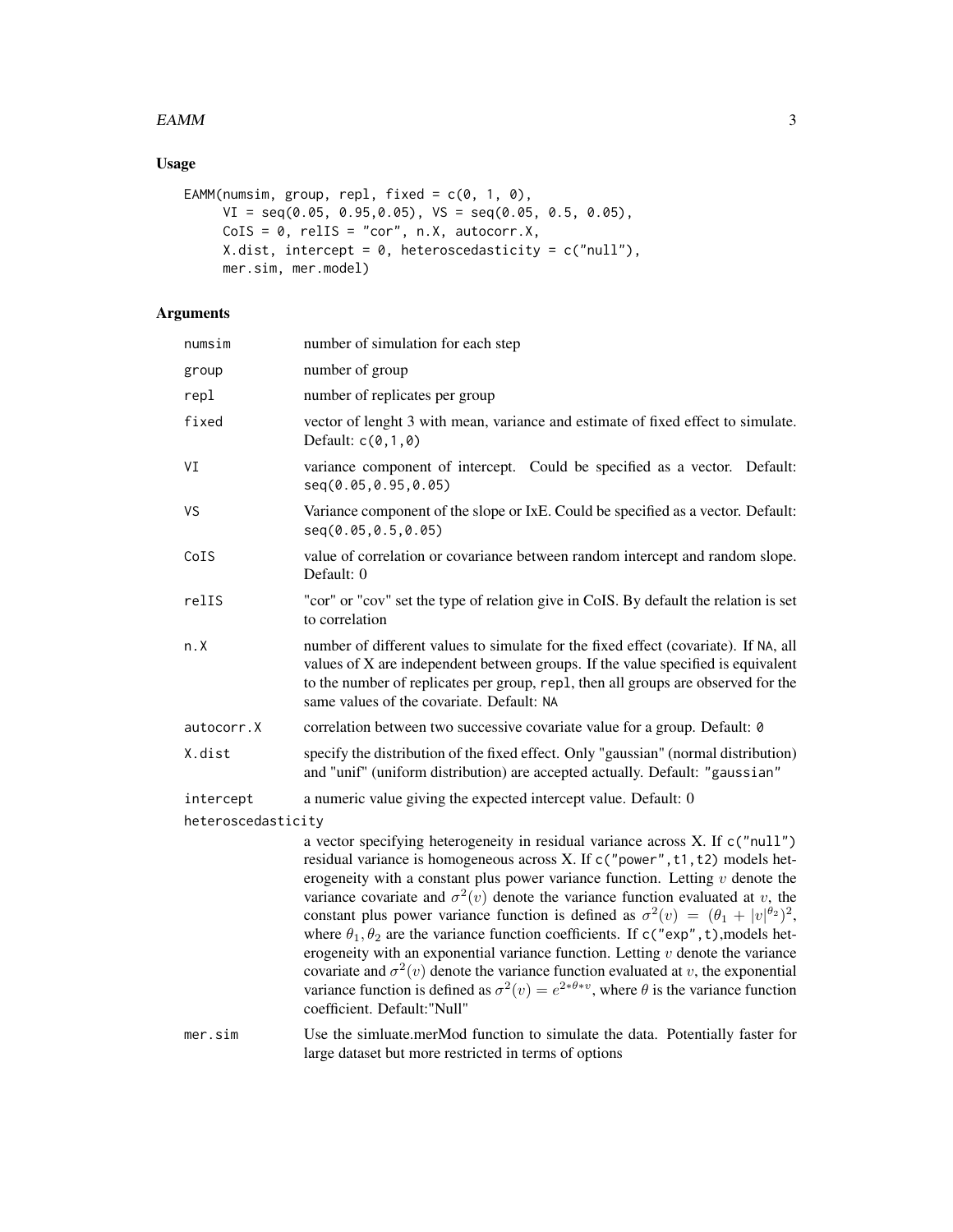<span id="page-3-0"></span>

| mer.model | Simulate the data based on a existing data and model structure from a lmer     |
|-----------|--------------------------------------------------------------------------------|
|           | object. Should be specified as a list of 3 components: a mer object fitted via |
|           | lmer, an environmental covariate for which to test the random slope, a random  |
|           | effect $(e.g. list(fm1," Days", "Subject")$                                    |

# Details

P-values for random effects are estimated using a log-likelihood ratio test between two models with and without the effect. Power represent the percentage of simulations providing a significant p-value for a given random structure. Residual variance, e, is calculted as 1-VI.

#### Value

data frame reporting estimated P-values and power with CI for random intercept and random slope

#### Warning

the simulation is based on a balanced data set with unrelated group

#### Author(s)

Julien Martin

#### References

Martin, Nussey, Wilson and Reale Submitted Measuring between-individual variation in reaction norms in field and experimental studies: a power analysis of random regression models. Methods in Ecology and Evolution.

#### See Also

[PAMM](#page-4-1), [SSF](#page-9-1), [plot.EAMM](#page-6-1)

#### Examples

```
## Not run:
 ours \leq EAMM(numsim = 10, group = 10, repl = 4, fixed = c(0, 1, 1),
   VI = seq(0.1, 0.3, 0.05), VS = seq(0.05, 0.2, 0.05) )
 plot(ours, "both")
 (fm1 <- lmer(Reaction ~ Days + (Days | Subject), sleepstudy))
 ours2 \leq EAMM(numsim = 10,
   mer.model = list(model = fm1, env = "Days", random = "Subject"),
   VI = seq(0.3, 0.5, 0.1), VS = seq(0.05, 0.2, 0.05) )plot(ours2, "both")
```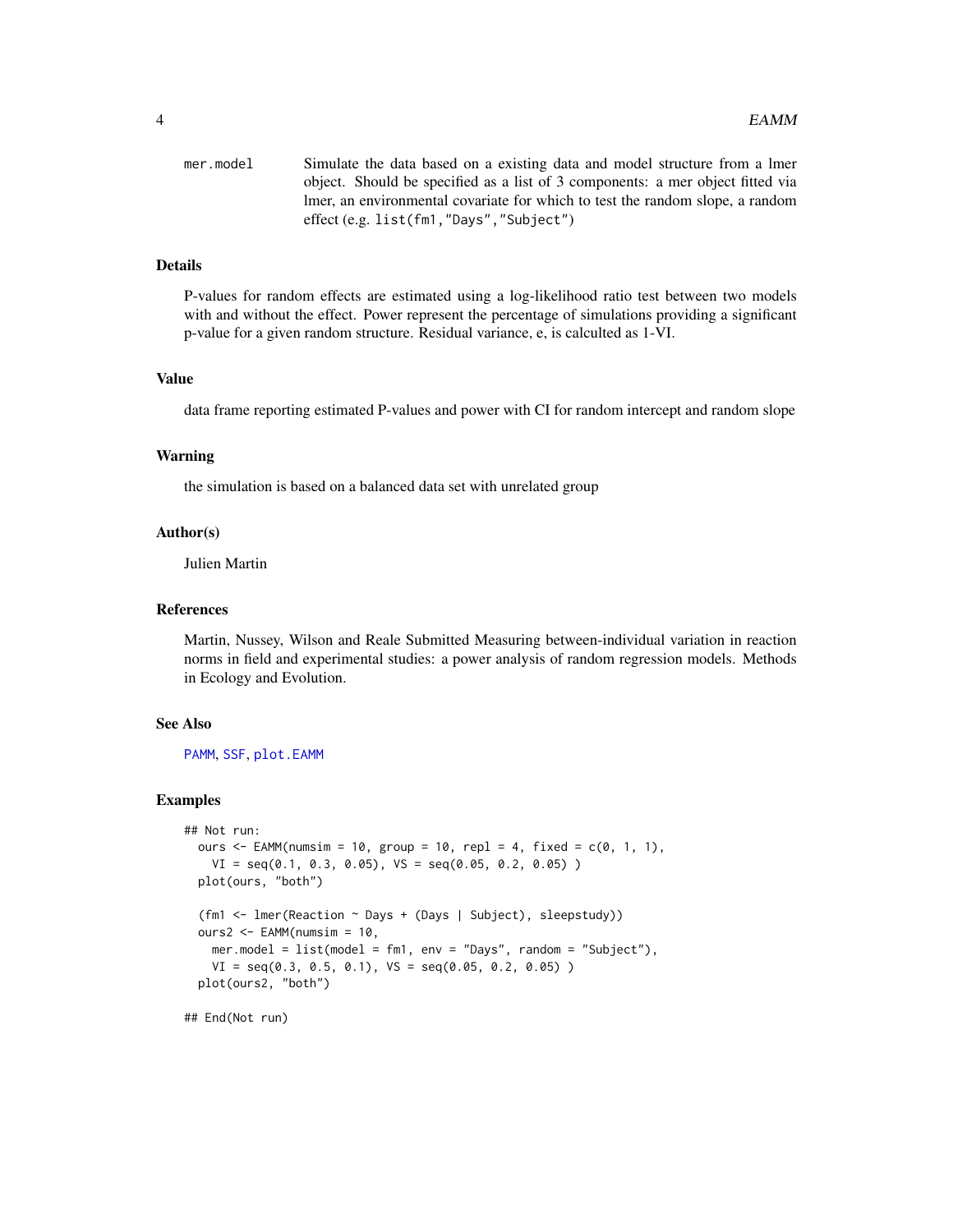<span id="page-4-1"></span><span id="page-4-0"></span>

Given a specific varaince-covariance structure for random effect, the function simulate different group size and assess p-values and power of random intercept and random slope

# Usage

```
PAMM(numsim, group, repl, randompart, fixed, n.X, autocorr.X,
X.dist, intercept, heteroscedasticity = c("null"),
ftype="lmer", mer.sim=FALSE)
```
#### Arguments

| numsim             | number of simulation for each step                                                                                                                                                                                                                                                                                 |
|--------------------|--------------------------------------------------------------------------------------------------------------------------------------------------------------------------------------------------------------------------------------------------------------------------------------------------------------------|
| group              | number of group. Could be specified as a vector                                                                                                                                                                                                                                                                    |
| repl               | number of replicates per group. Could be specified as a vector                                                                                                                                                                                                                                                     |
| randompart         | vector of lenght 4 or 5, with 1: variance component of intercept, VI; 2: variance<br>component of slope, VS; 3: residual variance, VR; 4: relation between random<br>intercept and random slope; 5: "cor" or "cov" determine if the relation 4 between<br>I ans S is a correlation or a covariance. Default: "cor" |
| fixed              | vector with mean, variance and estimate of fixed effect to simulate. Default:<br>c(0,1,0)                                                                                                                                                                                                                          |
| n.X                | number of different values to simulate for the fixed effect (covariate). If NA, all<br>values of X are independent between groups. If the value specified is equivalent<br>to the number of replicates per group, repl, then all groups are observed for the<br>same values of the covariate. Default: NA          |
| autocorr.X         | correlation between two successive covariate value for a group. Default: 0                                                                                                                                                                                                                                         |
| X.dist             | specify the distribution of the fixed effect. Only "gaussian" (normal distribution)<br>and "unif" (uniform distribution) are accepted actually. Default: "gaussian"                                                                                                                                                |
| intercept          | a numeric value giving the expected intercept value. Default:0                                                                                                                                                                                                                                                     |
| heteroscedasticity |                                                                                                                                                                                                                                                                                                                    |
|                    | a vector specifying heterogeneity in residual variance across X. If c("null")<br>residual variance is homogeneous across X. If c("power", t1, t2) models het-                                                                                                                                                      |

residual variance is homogeneous across X. If c("power",t1,t2) models heterogeneity with a constant plus power variance function. Letting  $v$  denote the variance covariate and  $\sigma^2(v)$  denote the variance function evaluated at v, the constant plus power variance function is defined as  $\sigma^2(v) = (\theta_1 + |v|^{\theta_2})^2$ , where  $\theta_1, \theta_2$  are the variance function coefficients. If c("exp", t), models heterogeneity with an exponential variance function. Letting  $v$  denote the variance covariate and  $\sigma^2(v)$  denote the variance function evaluated at v, the exponential variance function is defined as  $\sigma^2(v) = e^{2*\theta*v}$ , where  $\theta$  is the variance function coefficient.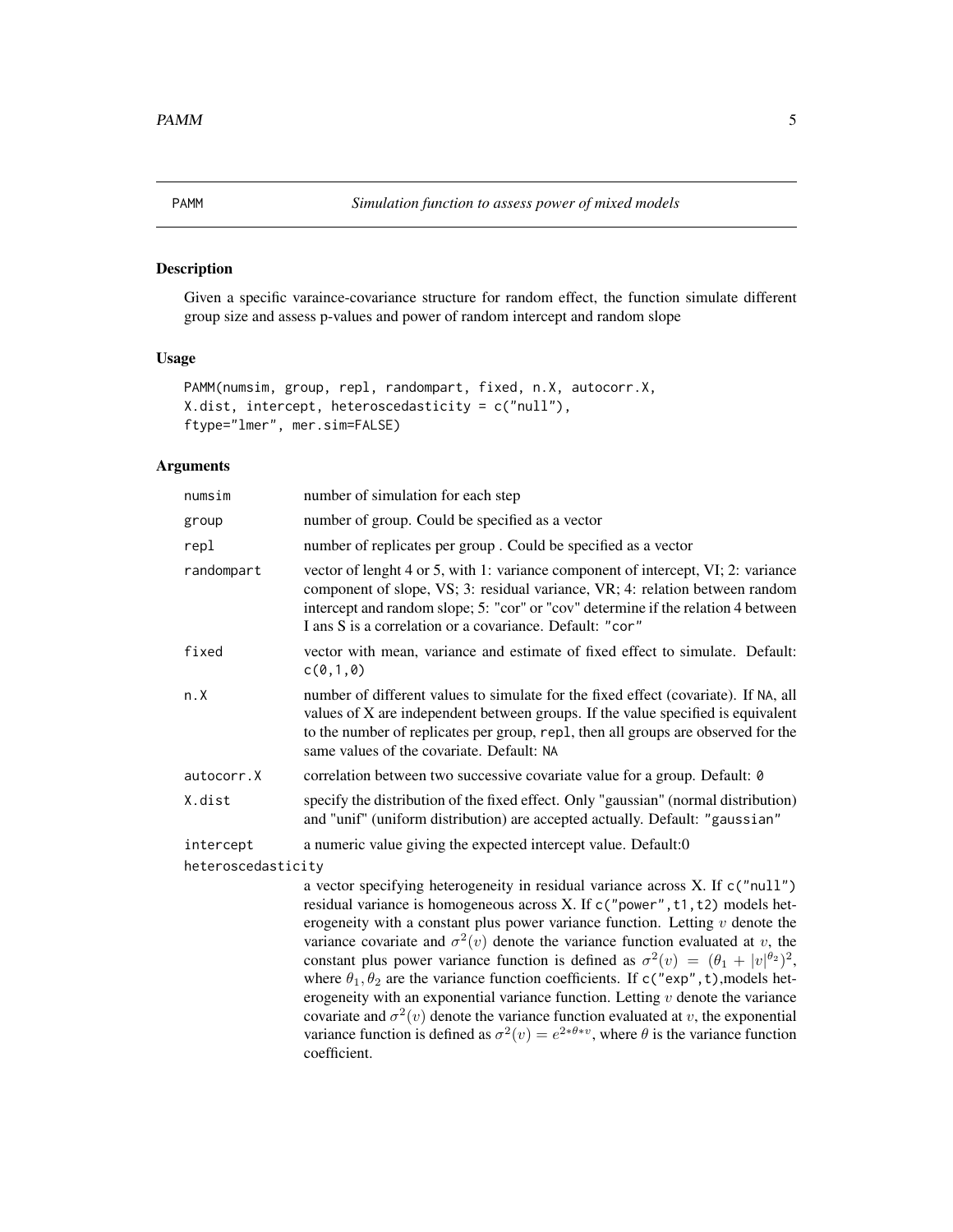<span id="page-5-0"></span>

| ftype   | character value "lmer", "lme" or "MCMCglmm" specifying the function to use<br>to fit the model. Actually "lmer" only is accepted |
|---------|----------------------------------------------------------------------------------------------------------------------------------|
| mer.sim | simulate the data using simulate.merMod from lme4. Faster for large sample<br>size but not as flexible.                          |

# Details

P-values for random effects are estimated using a log-likelihood ratio test between two models with and without the effect. Power represent the percentage of simulations providing a significant p-value for a given random structure

# Value

data frame reporting estimated P-values and power with CI for random intercept and random slope

#### Warning

the simulation is based on a balanced data set with unrelated group

#### Author(s)

Julien Martin

# References

Martin, Nussey, Wilson and Reale Submitted Measuring between-individual variation in reaction norms in field and experimental studies: a power analysis of random regression models. Methods in Ecology and Evolution.

#### See Also

[EAMM](#page-1-1), [SSF](#page-9-1), [plot.PAMM](#page-7-1)

#### Examples

```
## Not run:
ours <- PAMM(numsim = 10, group = c(seq(10, 50, 10), 100),
             rep1 = c(3, 4, 6),randompart = c(0.4, 0.1, 0.5, 0.1), fixed = c(0, 1, 0.7))
plot(ours,"both")
## End(Not run)
```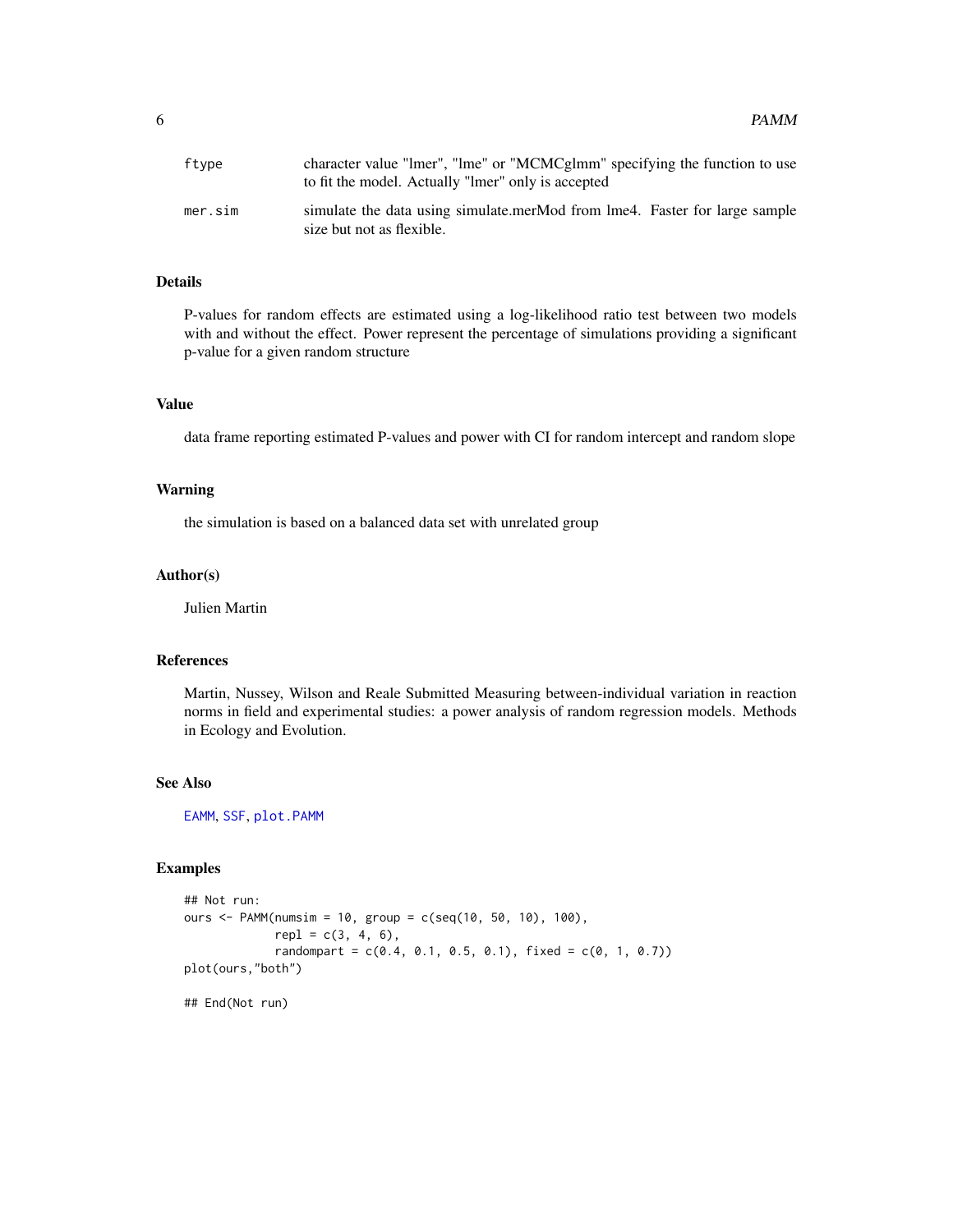<span id="page-6-1"></span><span id="page-6-0"></span>

provide graphic interpretation of the simulation results

# Usage

```
## S3 method for class 'EAMM'
plot(x, graphtype = "both", vi, vs, fun3D="wireframe", ...)
```
# Arguments

| X         | an EAMM object                                                                                                                                                                                                                                                                                                                                      |
|-----------|-----------------------------------------------------------------------------------------------------------------------------------------------------------------------------------------------------------------------------------------------------------------------------------------------------------------------------------------------------|
| graphtype | "VI", "VS", or "both" "VI" give graphs with varying variance component of<br>intercept and with a fixed variance component for slope specified in vs argument<br>"VS" give graphs with varying variance component for slope and with a fixed<br>variance component of intercept specified in vi argument "both" 3-D plot see<br>also fun3D argument |
| vi        | VI for which plots the output. Necessary for "VS" type of graph                                                                                                                                                                                                                                                                                     |
| <b>VS</b> | VS for which plots the output. Necessary for "VI" type of graph                                                                                                                                                                                                                                                                                     |
| fun3D     | plot function used to plot the 3D graph. "wireframe" uses lattice, "persp" uses<br>graphics, and "open3d" uses rgl.                                                                                                                                                                                                                                 |
| $\cdots$  | potentially further arguments to pass to methods                                                                                                                                                                                                                                                                                                    |

# Author(s)

Julien Martin

# See Also

[EAMM](#page-1-1), [plot.PAMM](#page-7-1), [plot.SSF](#page-8-1)

#### Examples

```
## Not run:
 ours <- EAMM(numsim=10, group=10, repl=4,
              VI=seq(0.1,0.95,0.05), VS=c(0.05,0.1) )
 plot(ours, "both")
 plot(ours, "VI",vs=0.1)
 plot(ours,"VS",vi=0.2)
```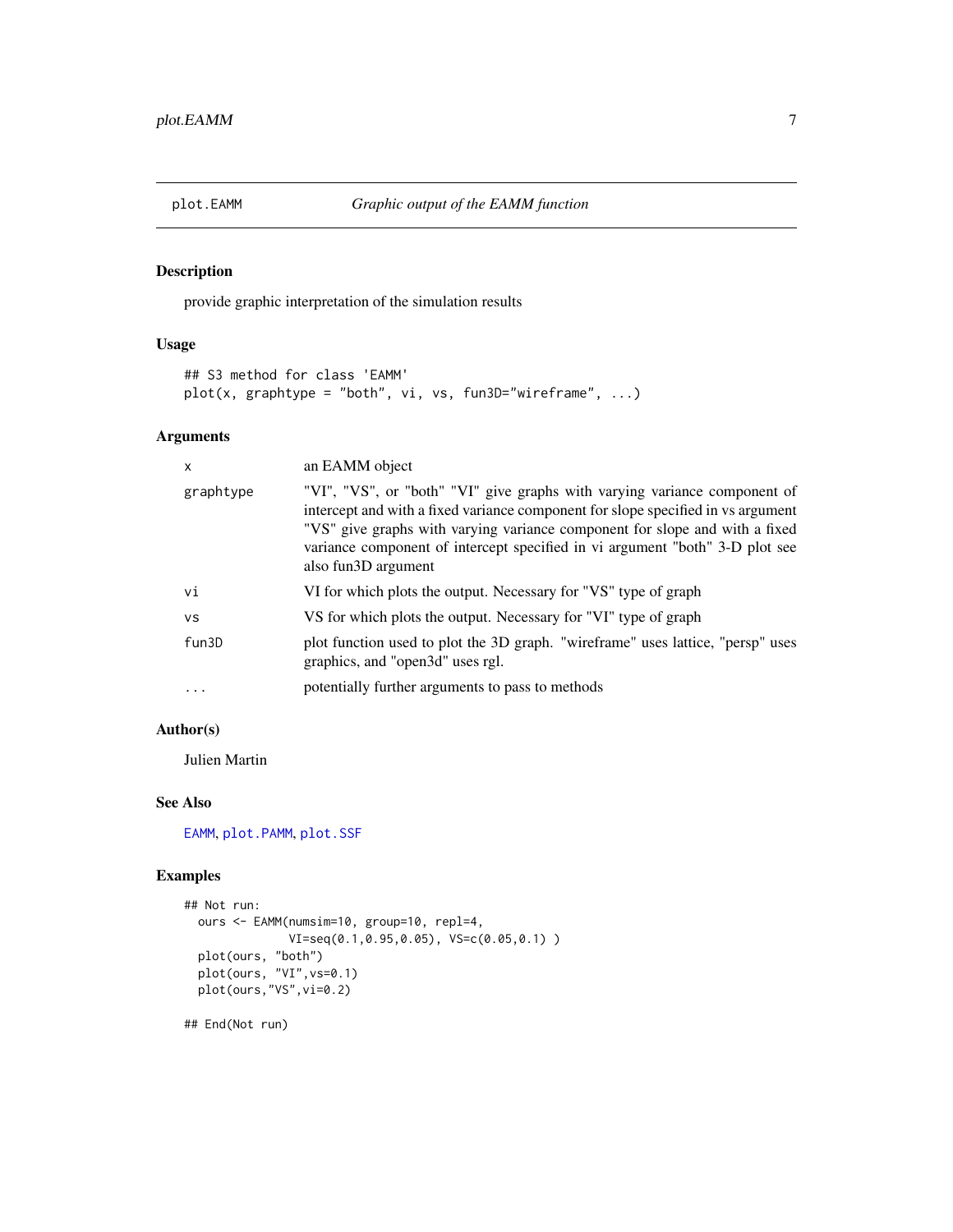<span id="page-7-1"></span><span id="page-7-0"></span>

provide graphic interpretation of the simulation results

# Usage

```
## S3 method for class 'PAMM'
plot(x, graphtype = "both", nbgroup, nbrepl,fun3D = "wireframe", \ldots)
```
# Arguments

| X         | a PAMM object                                                                                                                                                                                                                                                                                                                                                                 |
|-----------|-------------------------------------------------------------------------------------------------------------------------------------------------------------------------------------------------------------------------------------------------------------------------------------------------------------------------------------------------------------------------------|
| graphtype | "group", "repl" or "both" "group" give graphs with varying number of ID and<br>with a fixed number of replicates specified in nbrepl "repl" give graphs with<br>varying number of replicates and with a fixed number of ID specified in nbgroup<br>"both" 3-D plot. see also fun3D argument. Note: useful only with multiple<br>group size and multiple number of replicates. |
| nbgroup   | number of group for which plots the output. Necessary for "repl" type of graph                                                                                                                                                                                                                                                                                                |
| nbrepl    | number of replicates for which plots the output. Necessary for "group" type of<br>graph                                                                                                                                                                                                                                                                                       |
| fun3D     | plot function used to plot the 3D graph. "wireframe" uses lattice, "persp" uses<br>graphics and "open3d" uses rgl                                                                                                                                                                                                                                                             |
| $\ddotsc$ | potentially further arguments to pass to methods                                                                                                                                                                                                                                                                                                                              |

### Details

Parameters phi, theta, ticktype ("simple" or "detailed"), nticks, nbcol from [persp](#page-0-0) function could also be specified for 3D plots. In addition, color schemes ("grey", "cm.colors" and "rainbow") and coltype ("restricted" or "0-1") parameters could also be specified for 3D plots.

#### Author(s)

Julien Martin

#### See Also

[PAMM](#page-4-1), plot. EAMM, plot. SSF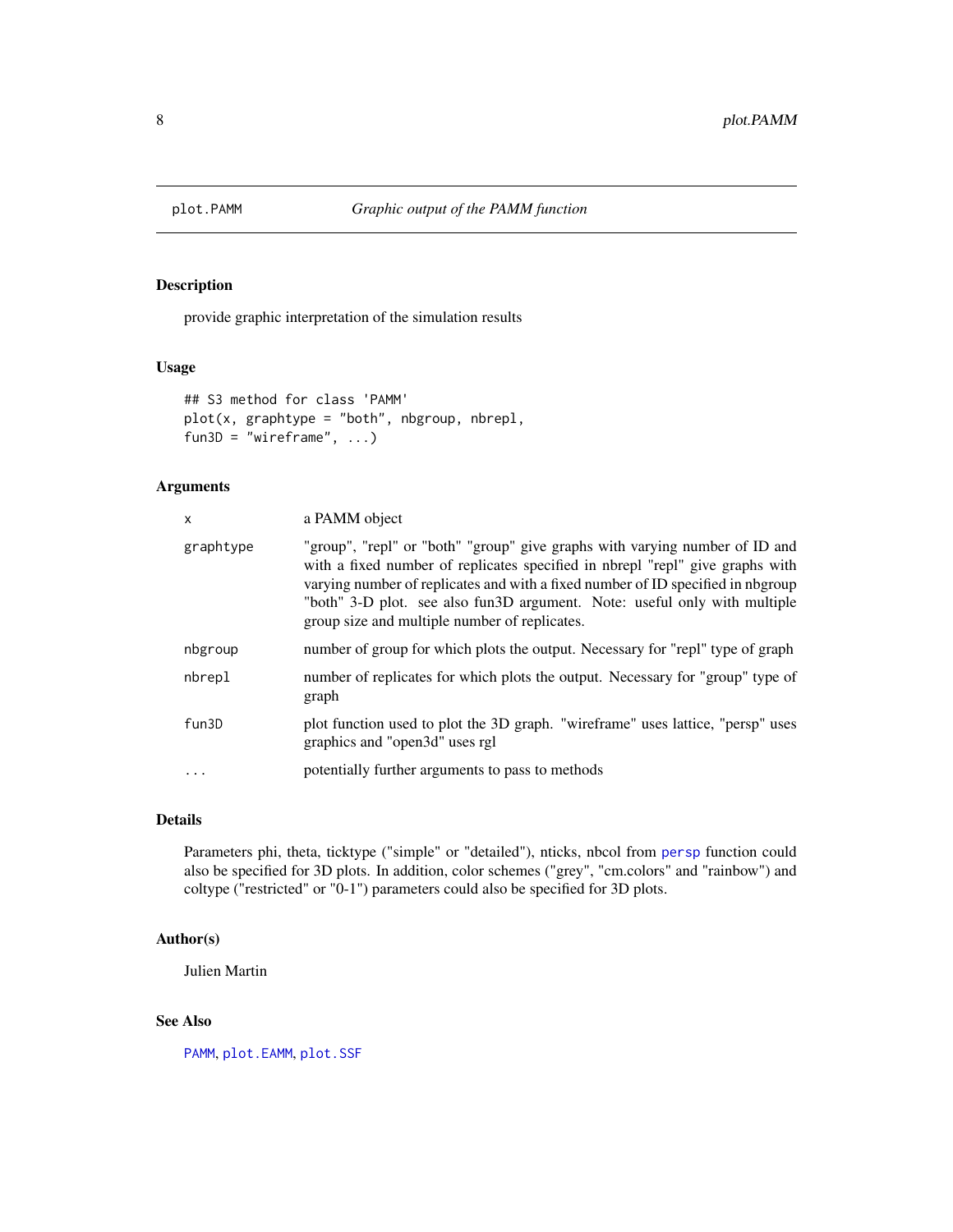#### <span id="page-8-0"></span>plot.SSF 9

# Examples

```
## Not run:
  ours <- PAMM(numsim=10,group=c(seq(10,50,10),100),repl=c(3,4,6),
          randompart=c(0.4,0.1,0.5,0.1),fixed=c(0,1,0.7))
  plot(ours, "both")
  plot(ours, "group",nbrepl=4)
  plot(ours,"repl",nbgroup=20)
```
## End(Not run)

#### <span id="page-8-1"></span>plot.SSF *Graphic output of the PAMM function*

# Description

provide graphic interpretation of the simulation results

# Usage

## S3 method for class 'SSF'  $plot(x,...)$ 

# Arguments

|         | an SSF object                                    |
|---------|--------------------------------------------------|
| $\cdot$ | potentially further arguments to pass to methods |

#### Author(s)

Julien Martin

### See Also

[SSF](#page-9-1), [plot.PAMM](#page-7-1), [plot.EAMM](#page-6-1)

# Examples

```
## Not run:
  oursSSF <- SSF(50,100,10,c(0.4,0.1,0.6,0))
  plot(oursSSF)
```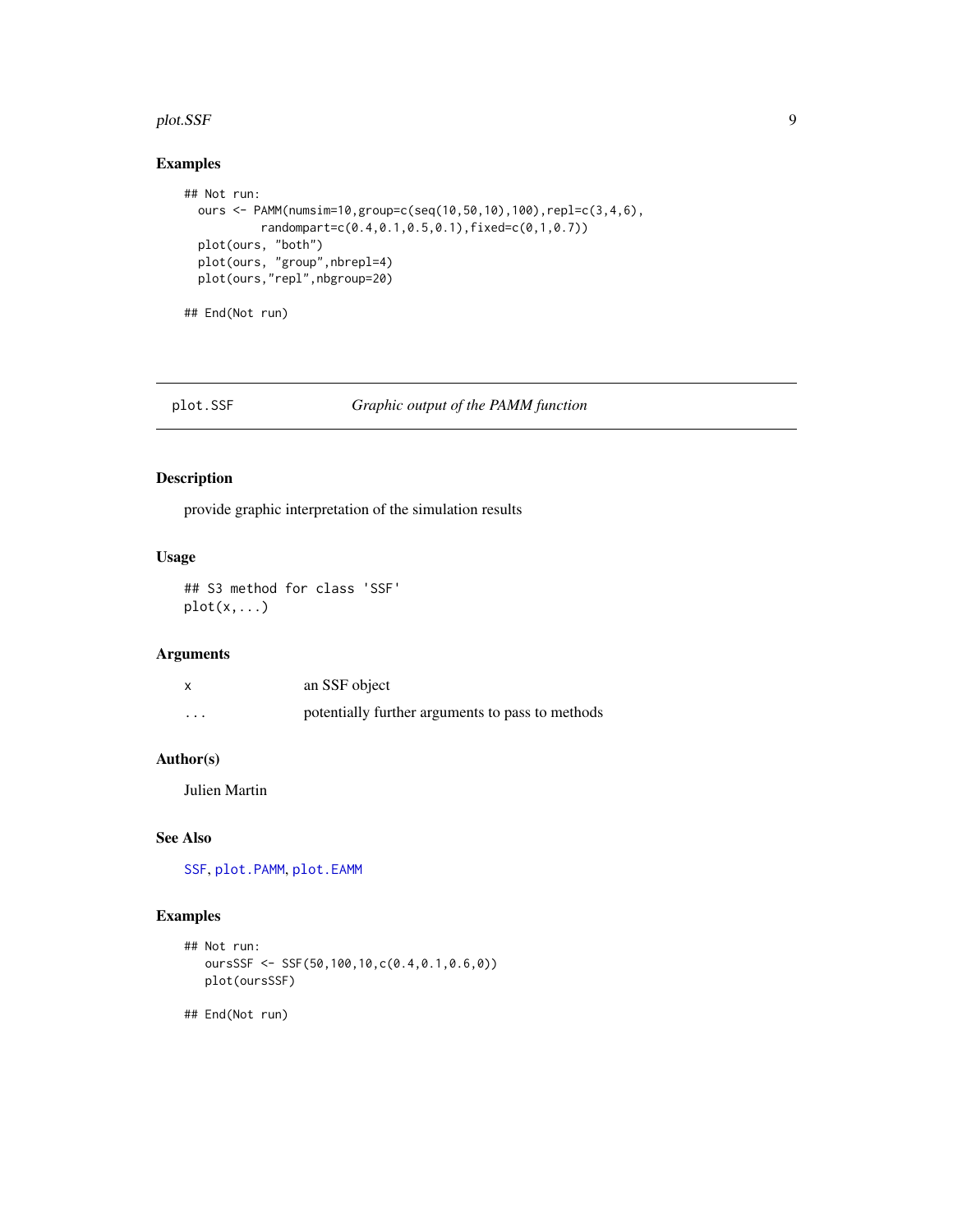<span id="page-9-1"></span><span id="page-9-0"></span>Given a specific total number of observations and variance-covariance structure for random effect, the function simulates different association of number of group and replicates, giving the specified sample size, and assess p-values and power of random intercept and random slope

#### Usage

```
SSF(numsim, tss, nbstep = 10, randompart, fixed = c(0, 1, 0),
n.X, autocorr.X, X.dist, intercept = 0, exgr = NA, exrepl = NA,
heteroscedasticity = c("null") )
```
# Arguments

| numsim             | number of simulation for each step                                                                                                                                                                                                                                                                                   |
|--------------------|----------------------------------------------------------------------------------------------------------------------------------------------------------------------------------------------------------------------------------------------------------------------------------------------------------------------|
| tss                | total sample size, nb group * nb replicates                                                                                                                                                                                                                                                                          |
| nbstep             | number of group*replicates associations to simulate                                                                                                                                                                                                                                                                  |
| randompart         | vector of lenght 4 or 5 with 1: variance component of intercept, VI; 2: variance<br>component of slope, VS; 3: residual variance, VR; 4: relation between random<br>intercept and random slope; 5: "cor" or "cov" determine id the relation between<br>I ans S is correlation or covariance, set to "cor" by default |
| fixed              | vector of lenght 3 with mean, variance and estimate of fixed effect to simulate                                                                                                                                                                                                                                      |
| n.X                | number of different values to simulate for the fixed effect (covariate). If NA, all<br>values of X are independent between groups. If the value specified is equivalent<br>to the number of replicates per group, rep1, then all groups are observed for the<br>same values of the covariate. Default: NA            |
| autocorr.X         | correlation between two successive covariate value for a group. Default: 0                                                                                                                                                                                                                                           |
| X.dist             | specify the distribution of the fixed effect. Only "gaussian" (normal distribution)<br>and "unif" (uniform distribution) are accepted actually. Default: "gaussian"                                                                                                                                                  |
| intercept          | a numeric value giving the expected intercept value. Default:0                                                                                                                                                                                                                                                       |
| exgr               | a vector specifying minimum and maximum value for number of group. De-<br>fault: c(2, tss/2)                                                                                                                                                                                                                         |
| exrepl             | a vector specifying minimum and maximum value for number of replicates. De-<br>fault: c(2, tss/2)                                                                                                                                                                                                                    |
| heteroscedasticity |                                                                                                                                                                                                                                                                                                                      |
|                    | a vector specifying heterogeneity in residual variance across X. If c("null")<br>residual variance is homogeneous across X. If c("power", t1, t2) models het-                                                                                                                                                        |

erogeneity with a constant plus power variance function. Letting  $v$  denote the variance covariate and  $\sigma^2(v)$  denote the variance function evaluated at v, the constant plus power variance function is defined as  $\sigma^2(v) = (\theta_1 + |v|^{\theta_2})^2$ ,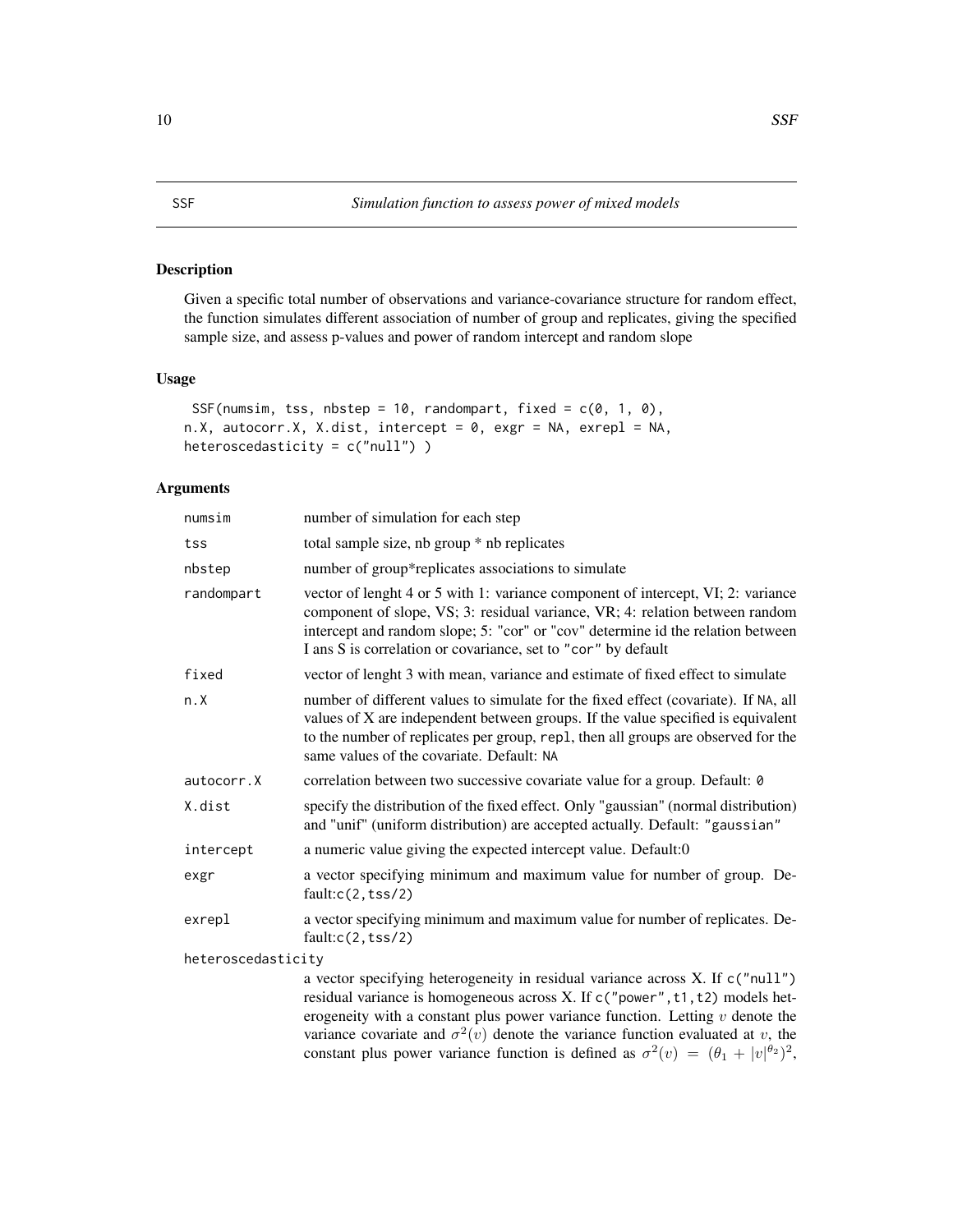<span id="page-10-0"></span>where  $\theta_1, \theta_2$  are the variance function coefficients. If c("exp", t), models heterogeneity with an exponential variance function. Letting  $v$  denote the variance covariate and  $\sigma^2(v)$  denote the variance function evaluated at v, the exponential variance function is defined as  $\sigma^2(v) = e^{2*\theta*v}$ , where  $\theta$  is the variance function coefficient.

#### Details

P-values for random effects are estimated using a log-likelihood ratio test between two models with and without the effect. Power represent the percentage of simulations providing a significant p-value for a given random structure

#### Value

data frame reporting estimated P-values and power with CI for random intercept and random slope

#### Warning

the simulation is based on a balanced data set with unrelated group

#### Author(s)

Julien Martin

# References

Martin, Nussey, Wilson and Reale Submitted Measuring between-individual variation in reaction norms in field and experimental studies: a power analysis of random regression models. Methods in Ecology and Evolution.

#### See Also

[PAMM](#page-4-1), [EAMM](#page-1-1), [plot.SSF](#page-8-1)

#### Examples

```
## Not run:
  oursSSF <- SSF(10,100,10,c(0.4,0.1,0.6,0))
  plot(oursSSF)
```